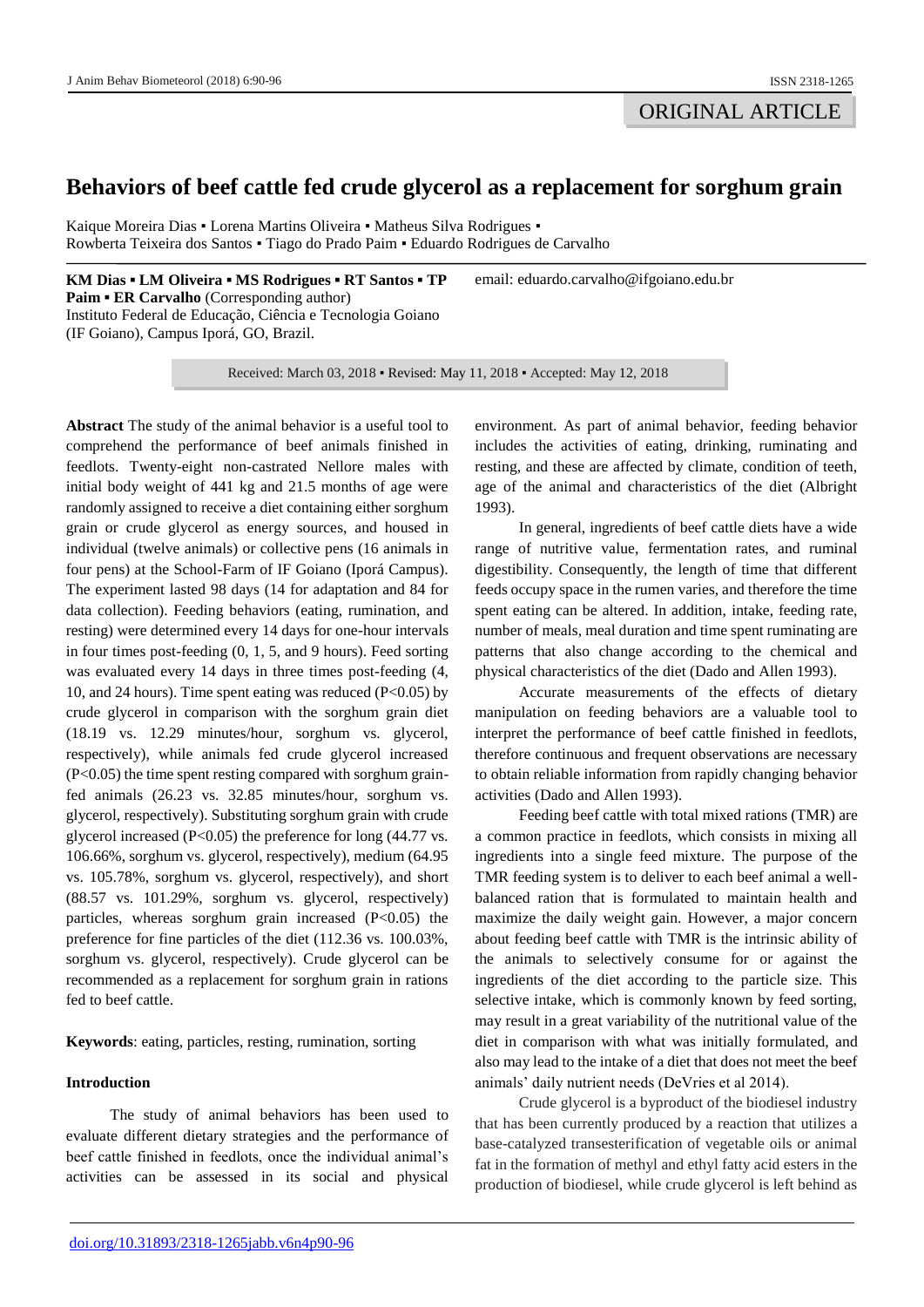the byproduct (Ayoub and Abdullah 2012). As an example, for each 100 g of soybean oil input there is a yield of 12.25 g of crude glycerol, which is considered to be high in terms of a byproduct (Thompson and He 2006).

We hypothesized that crude glycerol in rations for beef cattle would maintain the activities of eating, ruminating, and resting (feeding behaviors) at an equivalent rate to the animals fed the sorghum grain diet. We also hypothesized that crude glycerol would increase the selective consumption (feed sorting) for the long ( $>19$  mm) and medium ( $<19$ ,  $>8$  mm) particles of the diet due to its viscous property.

The objective of the present experiment was to determine the effects of substituting sorghum grain with crude glycerol in rations fed to beef cattle on the eating, ruminating, and resting activities (feeding behaviors), and also on feed sorting.

## **Materials and Methods**

The present study was conducted at the Dairy and Beef Research and Education Center of the "Instituto Federal de Educação, Ciência e Tecnologia Goiano", Iporá, Goiás State, Brazil, from June 29 through October 5, 2015. The experiment lasted 98 days, with 14 days of adaptation of the animals for the new facilities and experimental diets, and 84 days for data collection.

Twenty-eight non-castrated Nellore males with initial body weight (BW) of  $441 \pm 40.2$  kg and  $21.5 \pm 0.5$  months of age were randomly assigned to receive either a diet containing sugar cane silage, ground corn cob, ground sorghum grain, soybean meal, protected urea, and a mineral/vitamin premix (control) or a diet in which ground sorghum grain was partially replaced with crude glycerol (Table 1).

After the first randomization by initial BW and age to each diet group (control or crude glycerol), animals were again randomly assigned according to the type of housing. Twelve animals were housed in individual pens and 16 animals were housed in four collective pens (four animals per pen).

The individual pens measured 2 meters wide by 5 meters long (10 m²/animal) with provision of a 5 m²-shade by a zinc roof, whereas the collective pens measured 5 meters wide by 10 meters long (12.5 m<sup>2</sup>/animal) with no provision of shade. The volumetric capacity of feeders in the individual and collective pens was  $0.35$  and  $1.05$  m<sup>3</sup>, respectively. The length of the feed bunk in each collective pen was 3.8 meters, allowing 0.95 m/animal.

There were six drinkers alongside the twelve individual pens (one drinker for two animals) with a capacity of 240 liters. There were two drinkers that supplied water for the four collective pens (one drinker in the border between two pens) with a capacity of 380 liters. Drinkers in the individual pens were under shading and in the collective pens were exposed to

the sun. All drinkers had automatic floats that allowed a continuous water flow.

Crude glycerol (80.5% glycerol, 11.9% moisture, 5.2% NaCl, and 50 mg of methanol/kg of glycerol; donated by "ADM do Brasil LTDA") was included at 15% of the ration dry matter (DM) as a partial replacement for ground sorghum grain throughout the entire study (Table 1). Soybean meal was added in a higher quantity (three percentage units) in the crude glycerol diet to adjust the crude protein (CP) levels of diets (Table 1).

Animals were fed once daily between 05:00 to 07:00 am in amounts that ensured *ad libitum* intake (10 to 15% of orts). During the ensiling of sugar cane there was an addition of urea (1 kg/100 kg; green matter basis) to reduce the ethanol production during the fermentation process (Bravo-Martins et al 2006; Castro Neto et al 2008).

The experimental diets were formulated to contain similar levels of energy and CP, and balanced to meet the NRC (2000) guidelines for beef cattle in a feedlot system with an expected weight gain of 1.8 kg/day. All experimental protocols were approved by the IF Goiano Ethical Committee in the Use of Animals (decision # 4/2015).

Eating, rumination, and resting activities (feeding behaviors) from individual animals were assessed on days 14, 28, 42, 56, 70, and 84 days after the beginning of the study. In each day of sampling, feeding behaviors were observed over four one-hour periods. The first observation period began at the moment of feeding. The other periods were performed at one, five, and nine hours post-feeding. At each one-hour period, feeding behaviors were monitored for three-minute intervals through visual observation from individual animals (Martin and Bateson 2007).

An ethogram (Carvalho et al 2014) was developed to determine a time budget for eating, rumination, and resting activities (the latter two both standing and lying).

Eating was defined as obtaining or manipulating feed, chewing feed with the head in the feed bunk, or chewing feed with the head away from the feed bunk. The end of an eating bout was defined as the cessation, for more than three minutes, of the feeding behaviors described above.

Rumination (both standing and lying) was defined as manipulating a cud with repetitive jaw movements (clockwise or anticlockwise direction) that were not categorized as eating based on the description above. The end of a rumination bout was defined as the cessation, for more than three minutes, of the feeding behaviors described above.

Resting (both standing and lying) was defined as inactivity, drinking, or grooming and was terminated with the initiation of either an eating or a rumination bout. The characterization of the feeding behaviors described above were utilized to calculate the total time spent with eating, rumination and resting activities.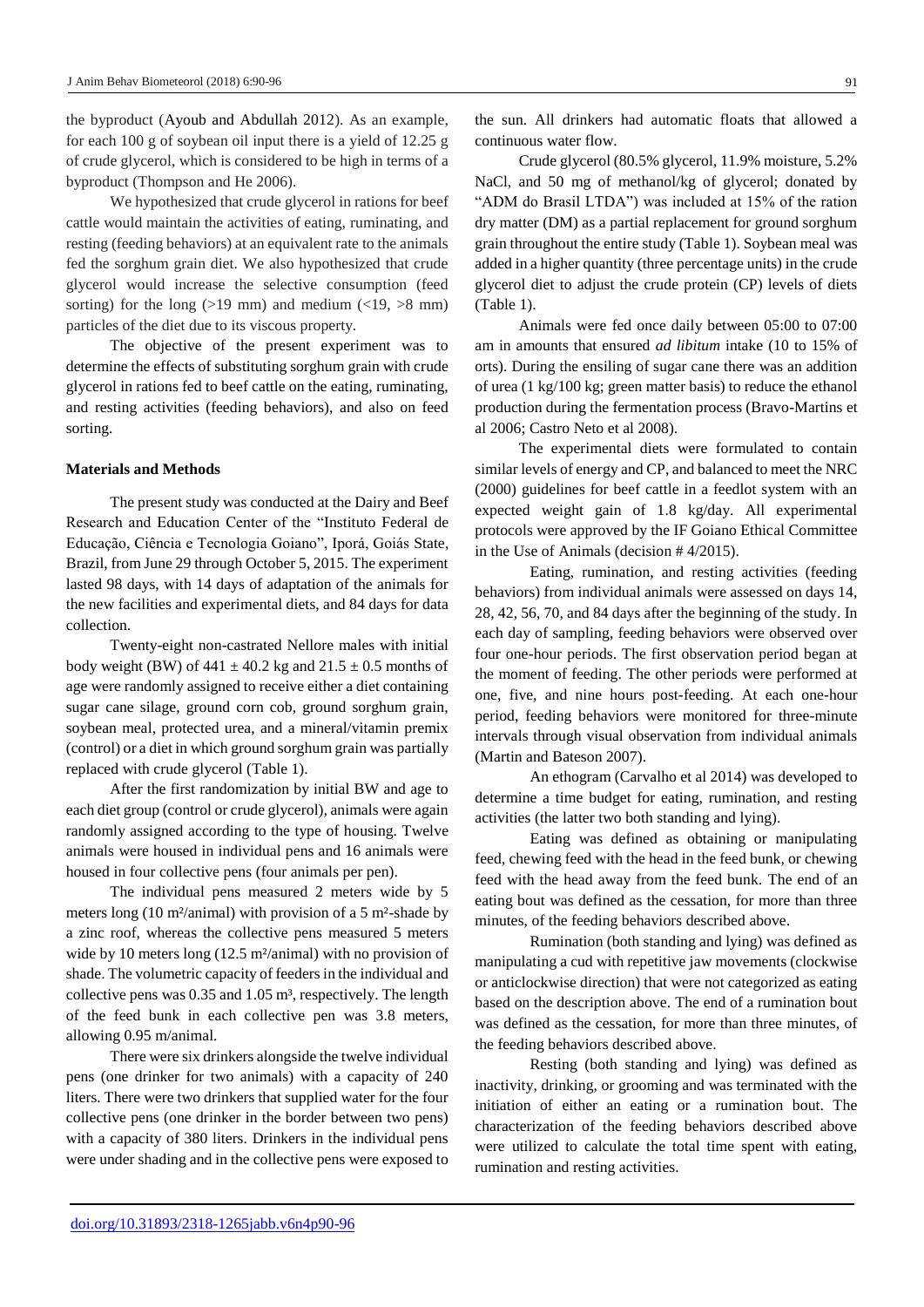| <b>Table 1</b> Ingredients and nutritional composition of the experimental diets <sup>a</sup> . |  |  |  |
|-------------------------------------------------------------------------------------------------|--|--|--|
|-------------------------------------------------------------------------------------------------|--|--|--|

| Ingredients, % of DM                      | Sorghum grain  | Crude glycerol |  |  |
|-------------------------------------------|----------------|----------------|--|--|
| Sugar cane silage                         | 31.5           | 31.5           |  |  |
| Ground corneob                            | 20.0           | 17.0           |  |  |
| Ground sorghum grain                      | 33.5           | 18.5           |  |  |
| Crude glycerol                            |                | 15.0           |  |  |
| Soybean meal                              | 12.0           | 15.0           |  |  |
| Protected urea (PROTE-N®)                 | 0.5            | 0.5            |  |  |
| Limestone (CaCO <sub>3</sub> )            | 0.8            | 0.8            |  |  |
| Dicalcium phosphate (CaHPO <sub>4</sub> ) | 0.3            | 0.3            |  |  |
| <b>NaCl</b>                               | 0.2            | 0.2            |  |  |
| Mineral/vitamin premix <sup>b</sup>       | 1.2            | 1.2            |  |  |
| Nutritional composition                   |                |                |  |  |
| $DMc$ , %                                 | $63.2 \pm 3.4$ | $61.4 \pm 2.9$ |  |  |
| $CPd$ , % of DM                           | $12.2 \pm 0.8$ | $12.1 \pm 1.0$ |  |  |
| $NDFe$ , % of DM                          | $34.1 \pm 0.4$ | $30.0 \pm 0.9$ |  |  |
| Ash, % of DM                              | $4.9 \pm 0.7$  | $6.1 \pm 0.9$  |  |  |
| $GEf$ , (Mcal/kg of DM)                   | $4.2 \pm 0.1$  | $4.1 \pm 0.1$  |  |  |
|                                           |                |                |  |  |

<sup>a</sup>Mean analysis for composite samples (n = 6) and associated standard deviations; <sup>b</sup>18% Ca, 20 g/kg P, 17g/kg Mg, 26.7g/kg S, 66.7 g/kg Na, 25.2 mg/kg Co, 416 mg/kg Cu, 490 mg/kg Fe, 25.2 mg/kg I, 832 mg/kg Mn, 7 mg/kg Se, 2,000 mg/kg Zn, 833.5 mg/kg Monenzin, 83,200 IU/kg vitamin A, 10,400 IU/kg vitamin D, 240 IU/kg vitamin E; 'Dry matter; <sup>d</sup>Crude protein; 'Neutral detergent fiber; <sup>f</sup>Gross energy

Feed sorting was evaluated on days 13, 27, 41, 55, 69, and 83 days after the beginning of the experiment in three times relative to feed delivery (4, 10, and 24 hours). In each of the times indicated, the amount of feed from individual and collective pens was briefly removed and weighed. A 1.4 L diet sample was collected at feed delivery (time zero), 4, 10, and 24 hours post-feeding (prior to removing and weighing the remaining feed), and stored frozen at -4ºC. Soon after the end of the experiment, diet samples were thawed at room temperature and separated using the three-screen (19, 8, and 4 mm) and a bottom pan Penn State Particle Separator (PSPS, Nasco, Fort Atkinson, WI) to yield long (>19 mm), medium  $(<19, >8$  mm), short  $(<8, >4$  mm) and fine  $(<4$  mm) particles, following the method of Lammers et al (1996) and Kononoff et al (2003).

Post-separated materials were placed in aluminium trays, identified according to the animal's ear-tag, energy source (sorghum grain or crude glycerol), days of evaluation (13, 27, 41, 55, 69, and 83) and times post-feeding (0, 4, 10, and 24 hours), and then dried in a forced-air oven for 72 hours at 65ºC for of for DM analysis (AOAC 2000).

The sorting index or simply feed sorting of the experimental diets was calculated by expressing the actual DM intake of each particle size as a percentage of the theoretical DM intake of the corresponding particle size (Leonardi and Armentano 2003), as described in the equations below:

> $TDMI_{ps} = DMI_t * PSD_{t0}$  $ADMI_{ps} = DMI_t * PSD_{t4, t10, t24}$ SI (% of DM) =  $\frac{\text{ADMI}_{\text{ps}} \cdot 100}{\text{TDMI}}$ TDMIps

 $TDMI_{ps}$  = theoretical DM intake by particle size (>19 mm;  $<$ 19, >8 mm;  $<$ 8, >4 mm;  $<$ 4 mm).

ADMI<sub>ps</sub> = actual DM intake by particle size (>19 mm; <19,  $>8$  mm; <8,  $>4$  mm; <4 mm).

 $DMI_t = DM$  intake between 0-4, 4-10, and 10-24 hours postfeeding.

 $PSDt_0 =$  particle size distribution at feed delivery (time zero).  $PSD_{t4, t10, t24}$  = particle size distribution at 4, 10, and 24 hours post-feeding.

 $SI$  (% of DM) = sorting index or simply feed sorting.

Values  $= 100\%$  indicate absence of sorting by particle size, values <100% indicate selective refusal or sorting against by particle size, and values >100% indicate selective consumption or sorting for by particle size (Leonardi and Armentano 2003).

The experimental design utilized was completely randomized in a factorial scheme  $2 \times 2$  (two energy sources and two types of housing). The data were analyzed using the open system "R" (R Core Team 2014) in a mixed model of double repeated measurements in time, considering energy source (sorghum or crude glycerol) and type of housing (individual or collective pens) as fixed effects, and animal as random. The structure of covariance that best fitted to the model was chosen according to the lowest Bayesian Information Criterion.

The model accounted for the effects of energy source (s), housing (h), days of experiment (d), times post-feeding (t), energy source  $\times$  days of experiment, energy source  $\times$  times post-feeding, energy source  $\times$  days of experiment  $\times$  times post-feeding, housing  $\times$  days of experiment, housing  $\times$  times post-feeding, housing  $\times$  days of experiment  $\times$  times post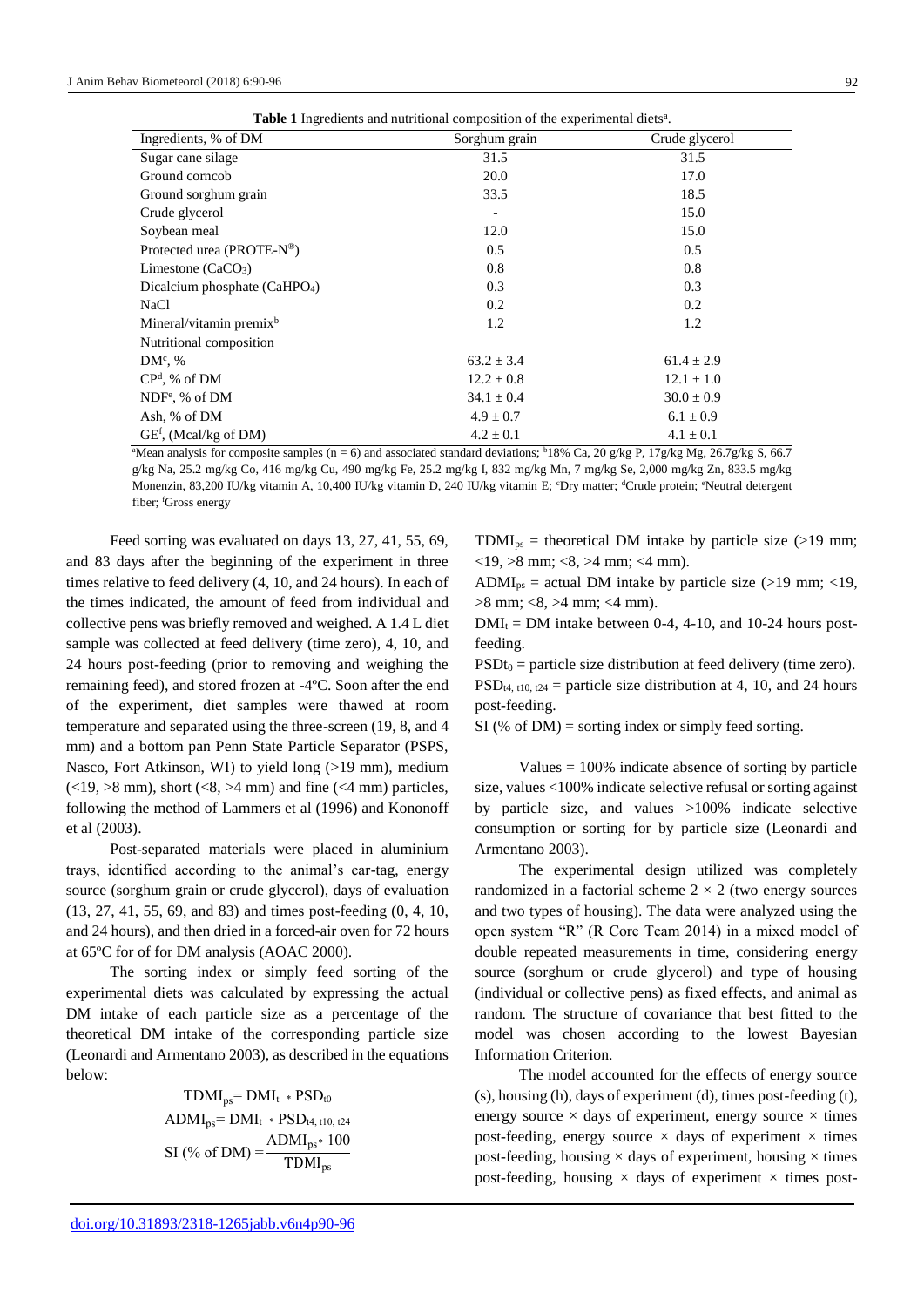feeding, energy source  $\times$  housing, energy source  $\times$  housing  $\times$ days of experiment, energy source  $\times$  housing  $\times$  times postfeeding, days of experiment  $\times$  times post-feeding, and energy source  $\times$  housing  $\times$  days of experiment  $\times$  times post-feeding, according to the following equation:

 $y_{ijklm} = \mu + s_i + h_j + d_k + t_l + s d_{ik} + s t_{il} + s dt_{ikl} + h d_{jk} +$  $ht_{jl} + hdt_{jkl} + sh_{ij} + shd_{ijk} + sht_{ijl} + dt_{kl} + shdt_{ijkl} + e_{ijklm}$ ; where  $y =$  independent variable,  $\mu =$  mean, and e = experimental error. When a fixed effect was significant ( $P \le 0.05$ ), means were compared using the Tukey test. Values are reported as least square means and associated standard errors of means (SEM).

### **Results and Discussion**

The time spent with both eating and resting was altered (P<0.05) by the energy source (Table 2). Animals fed crude glycerol decreased  $(P<0.05)$  the mean time spent eating compared with the animals fed the sorghum grain diet (18.19 versus  $12.29 \pm 1.09$  minutes/hour, sorghum grain versus crude glycerol, respectively; Table 2). Contrarily, animals fed crude glycerol rested for a longer (P<0.05) time in comparison with the animals fed the sorghum grain diet (26.23 versus 32.85  $\pm$ 1.16 minutes/hour, control versus crude glycerol, respectively; Table 2). In addition, there was an energy source  $\times$  hours postfeeding effect  $(P<0.05)$ , in which crude glycerol-fed animals reduced the time spent eating throughout the entire day compared with the sorghum grain-fed animals (Figure 1). The rumination activity was not changed (P>0.05) by crude glycerol feeding (Table 2). The findings in the present experiment refute the hypothesis that substituting sorghum

grain with crude glycerol in the diet would maintain a similar time of the eating activity.

Although the animals fed crude glycerol had a reduction  $(P<0.05)$  on the mean time spent with the eating feeding behavior (Table 2), as well as a decrease (P<0.05) on time spent eating during all hours post-feeding (Figure 1), the substitution of sorghum grain with crude glycerol did not affect the DM intake both in individual (11.34 versus 11.28 kg/day, sorghum grain versus crude glycerol, respectively) and collective pens (45.48 versus 45.15 kg/day, sorghum grain versus crude glycerol, respectively). Likewise, the growth performance was not altered by crude glycerol feeding (510.3 versus 514.2 kg of BW, sorghum grain versus crude glycerol, respectively).

One of the explanations why the replacement of sorghum grain by crude glycerol resulted in a reduction (P<0.05) on time spent eating but did have an influence on the DM intake and growth performance is based on the evidence that glycerol increased the molar proportion of propionate at the expense of acetate (Rémond et al 1993; Wang et al 2009; Carvalho et al. 2011; Ramos and Kerley 2012; Bartoň et al 2013) or can be directly absorbed by the rumen epithelium (Rémond et al 1993). In both scenarios, crude glycerol can act as a gluconeogenic precursor in the liver and consequently crude glycerol-fed animals in the present study may have been benefited from an enhanced energy status. This argument may explain the decreased  $(P<0.05)$  time on the eating activity but not a reduction on performance in animals fed crude glycerol.

**Table 2** Effect of crude glycerol as a replacement for sorghum grain on eating, rumination, and resting activities (feeding behaviors).

|                          | Intervals post-feeding (h) |         |         |       | P-value |                  |        |               |                    |                         |                          |                                           |
|--------------------------|----------------------------|---------|---------|-------|---------|------------------|--------|---------------|--------------------|-------------------------|--------------------------|-------------------------------------------|
| Activities<br>(min/hour) | Energy<br>source           | $0 - 1$ | $1 - 2$ | $5-6$ | $9-10$  | SEM <sup>a</sup> | Energy | $_{\rm Days}$ | Hours <sup>c</sup> | Energy<br>$\times$ days | Energy<br>$\times$ hours | Energy<br>$\times$ days $\times$<br>hours |
| Eating                   | Sorghum                    | 33.8    | 12.6    | 10.6  | 15.7    | 1.3              | < 0.05 | < 0.05        | < 0.05             | < 0.05                  | < 0.05                   | < 0.05                                    |
|                          | Glycerol                   | 22.4    | 6.8     | 6.8   | 13.1    |                  |        |               |                    |                         |                          |                                           |
| Rumination               | Sorghum                    | 5.3     | 22.7    | 20.7  | 13.6    | 1.4              | 0.60   | < 0.05        | < 0.05             | 0.55                    | 0.69                     | 0.73                                      |
|                          | Glycerol                   | 6.0     | 20.4    | 20.0  | 13.1    |                  |        |               |                    |                         |                          |                                           |
| Resting                  | Sorghum                    | 20.9    | 24.7    | 28.7  | 30.7    |                  | < 0.05 | < 0.05        | < 0.05             | 0.09                    | < 0.05                   | 0.89                                      |
|                          | Glycerol                   | 31.6    | 32.8    | 33.2  | 33.7    | 1.6              |        |               |                    |                         |                          |                                           |

<sup>a</sup>Standard error of means, <sup>b</sup>Days when feeding behaviors were determined (14, 28, 42, 56, 70, and 84), <sup>c</sup>Hours post-feeding when feeding behaviors were determined  $(0, 1, 5, \text{ and } 9)$ 

There was an effect  $(P<0.05)$  of energy source on the diet particle size distribution at feed delivery (Table 3). Crude glycerol increased the proportion of long (1.98 versus  $2.42 \pm$ 0.09%, sorghum grain versus crude glycerol, respectively), medium (10.36 versus  $11.99 \pm 0.15$ %, sorghum grain versus crude glycerol, respectively), and short (21.59 versus  $24.00 \pm$ 0.27%, sorghum grain versus crude glycerol, respectively) particles as a consequence of coating such particles due to its viscous nature (Ayoub and Abdullah 2012). Contrarily, the sorghum grain diet increased (P<0.05) the distribution of fine particles (66.07 versus  $61.59 \pm 0.36$ %, sorghum grain versus crude glycerol, respectively) of the diet (Table 3).

Feed sorting in the present work was assessed by collecting a 1.4 L sample, briefly removing the TMR from the feed bunk at each sampling time, weighing, and returning the TMR to the feed bunk. Although the particle size distribution of the TMR for all animals housed in individual and collective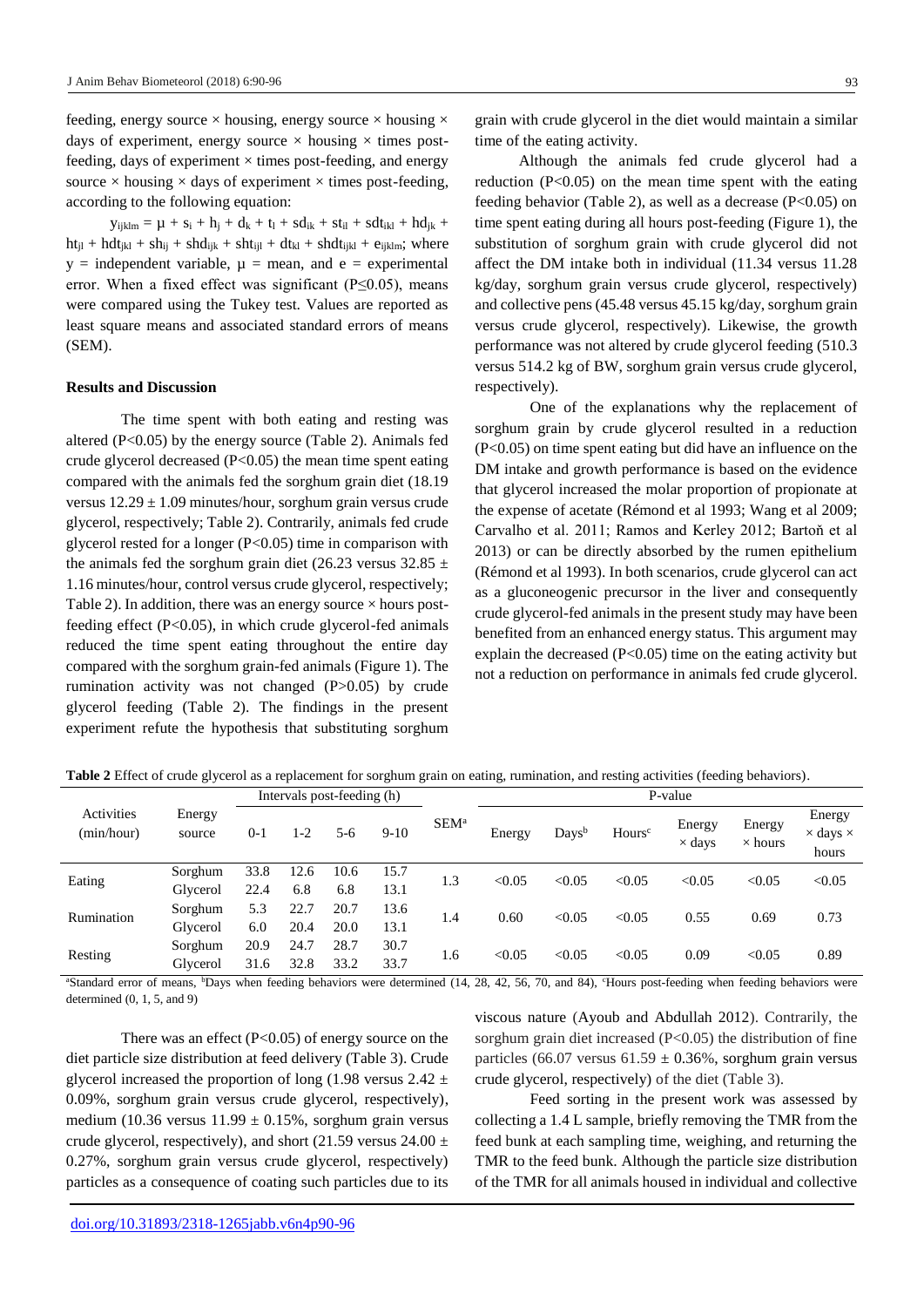pens within a treatment (sorghum grain or crude glycerol) was the same at feed delivery, the profile of particles remaining at subsequent times may have differed. The data presented here evaluated the profile of particles present at each sampling time relative to the initial particle size distribution of the TMR,

disregarding the individual feed sorting behavior patterns. The primary goal in this study was to evaluate the effect of substituting sorghum grain with crude glycerol in rations fed to beef cattle on the feed sorting behavior.



**Figure 1** Effect of energy source (sorghum grain or crude glycerol) by hours post-feeding on time spent eating of 28 non-castrated Nellore males finished in a feedlot.

Similarly with the particle size distribution at feed delivery (time zero), a response  $(P<0.05)$  of energy source occurred on the feed sorting behavior of all classes of particle sizes (Table 4). Crude glycerol-fed animals increased the mean preference for long  $(44.77 \text{ versus } 106.66 \pm 9.86\%$ , sorghum grain versus crude glycerol, respectively), medium  $(64.95$  versus  $105.78 \pm 3.24\%$ , sorghum grain versus crude glycerol, respectively), and short (88.57 versus  $101.29 \pm$ 1.18%, sorghum grain versus crude glycerol, respectively) particles, as opposed with the sorghum grain-fed animals that increased the mean preference for the fine particles of the diet  $(112.36 \text{ versus } 100.03 \pm 0.96\%$ , sorghum grain versus crude glycerol, respectively). The data presented here support the hypothesis that substituting sorghum grain with crude glycerol increases the preferential consumption or preference for the long ( $>19$  mm) and medium ( $<19, >8$  mm) particles of the diet because of the potential of crude glycerol to coat such particles due to its viscous physical nature (Ayoub and Abdullah 2012). In addition, the data reported in Table 4 corroborates a previous finding that glycerol feeding to transition dairy cows also increased the preferential consumption for the long (>19 mm) particles of the diet during the prepartum period and for the medium  $\left($  <19, >8 mm) particles of the diet during the postpartum period (Carvalho et al 2012).

| % of DM retained on screen                       | Sorghum grain | Crude glycerol | SEM <sup>a</sup> |        |
|--------------------------------------------------|---------------|----------------|------------------|--------|
| Long $(>19$ mm)                                  | 1.98          | 2.42           | 0.09             | < 0.05 |
| Medium $\left(\langle 19, \rangle 8 \right)$ mm) | 10.36         | 11.99          | 0.15             | < 0.05 |
| Short $(<8, >4$ mm)                              | 21.59         | 24.00          | 0.27             | < 0.05 |
| Fine $(< 4$ mm)                                  | 66.07         | 61.59          | 0.36             | < 0.05 |
| <sup>a</sup> Standard error of means             |               |                |                  |        |

**Table 3** Particle size distribution of the experimental diets at feed delivery

There was an energy source  $\times$  hours post-feeding effect on the feed sorting behavior of all particle sizes (Figure 2; panels A, B, C, and D). Animals fed crude glycerol increased (P<0.05) the preference for the long (>19 mm) particles (Figure 2, panel A) within four and 24 hours after feed delivery (105.1 and  $126.1 \pm 11.9\%$  for 4 and 24 hours postfeeding, respectively), whereas animals fed the sorghum grain diet systematically displayed an increased (P<0.05) sorting against long (>19 mm) particles, a response that became evident as more time after feed delivery elapsed (65.8, 43.1, and  $25.4 \pm 12.3\%$  for 4, 10, and 24 hours post-feeding, respectively).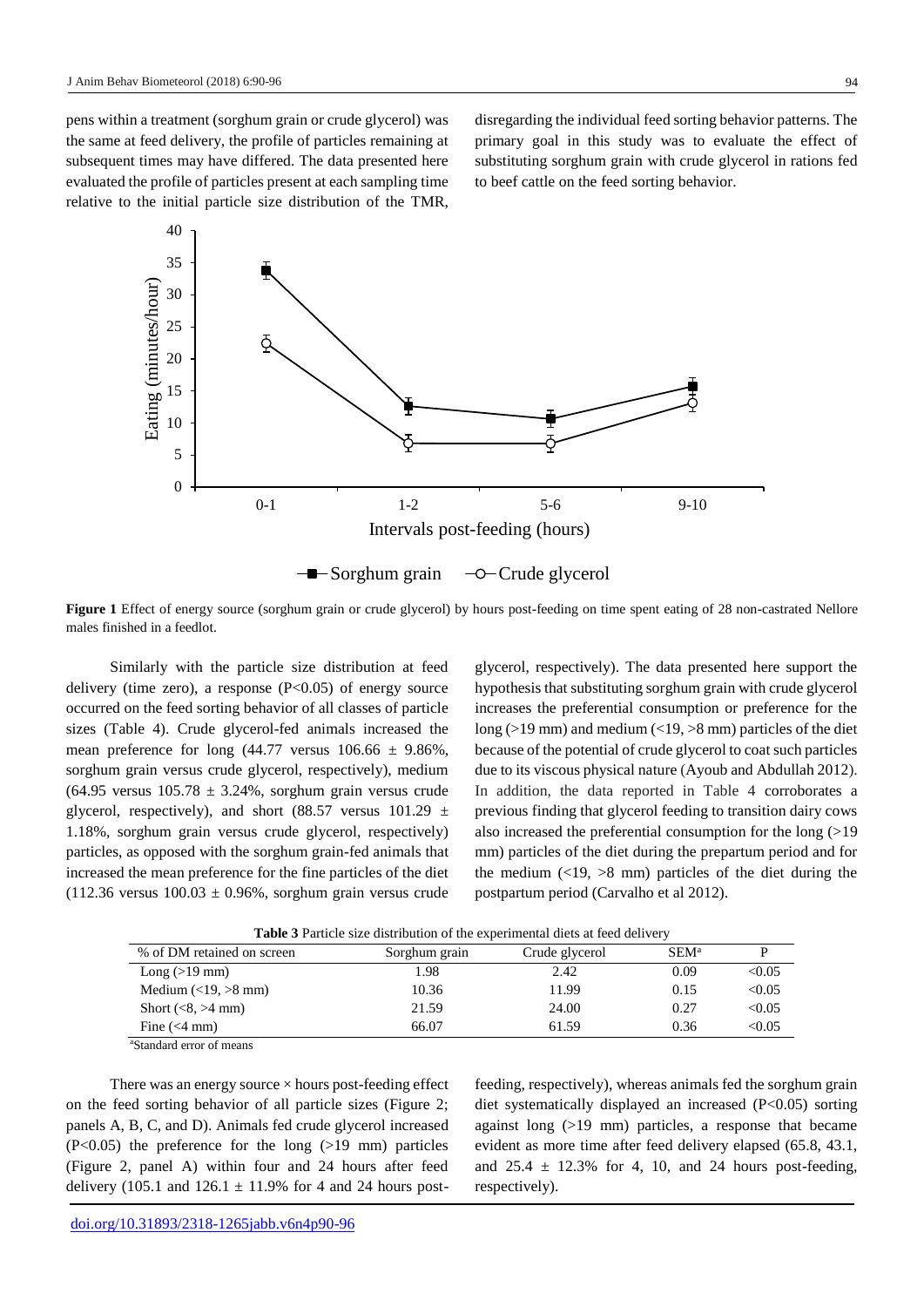A similar feed sorting behavior pattern occurred for the medium  $\left($  < 19,  $>$ 8 mm) particles of the diet (Figure 2, panel B), in which crude glycerol-fed animals increased  $(P<0.05)$  the preference for the medium particles during the entire day  $(105.0, 100.3, and 112.1 \pm 4.2\%$  for 4, 10, and 24 hours post-

feeding, respectively), while the sorghum grain-fed animals increased  $(P<0.05)$  the selective refusal for medium particles across the day  $(87.2, 62.1, 41.4, 45.5 \pm 4.6\%$  for 4, 10, and 24 hours post-feeding, respectively).

| Table 4 Effect of crude glycerol as a replacement for sorghum grain on feed sorting (%) of long, medium, short, and fine particles. |  |  |  |  |  |  |
|-------------------------------------------------------------------------------------------------------------------------------------|--|--|--|--|--|--|
|-------------------------------------------------------------------------------------------------------------------------------------|--|--|--|--|--|--|

|                                        |                  |                   |                  | P-value |                    |                    |                         |                          |                                           |  |  |  |
|----------------------------------------|------------------|-------------------|------------------|---------|--------------------|--------------------|-------------------------|--------------------------|-------------------------------------------|--|--|--|
| Sorting index $(\% )$                  | Sorghum<br>grain | Crude<br>glycerol | SEM <sup>a</sup> | Energy  | $_{\text{Days}^b}$ | Hours <sup>c</sup> | Energy<br>$\times$ days | Energy<br>$\times$ hours | Energy<br>$\times$ days<br>$\times$ hours |  |  |  |
| Long $(>19$ mm)                        | 44.77            | 106.66            | 9.86             | < 0.05  | 0.33               | < 0.05             | 0.59                    | < 0.05                   | < 0.05                                    |  |  |  |
| Medium $\left( <19, >8 \right)$<br>mm) | 64.95            | 105.78            | 3.24             | < 0.05  | < 0.05             | < 0.05             | < 0.05                  | < 0.05                   | < 0.05                                    |  |  |  |
| Short $(<8, >4$ mm)                    | 88.57            | 101.29            | 1.18             | < 0.05  | < 0.05             | < 0.05             | 0.19                    | < 0.05                   | 0.10                                      |  |  |  |
| Fine $(< 4$ mm)                        | 112.36           | 100.03            | 0.96             | < 0.05  | < 0.05             | < 0.05             | 0.22                    | < 0.05                   | 0.21                                      |  |  |  |

<sup>a</sup>Standard error of means, <sup>b</sup>Days when feeding behaviors were determined (13, 27, 41, 55, 69, and 83), <sup>c</sup>Hours post-feeding when feeding behaviors were determined (zero, 4, 10, and 24).



**Figure 2** Effect of energy source (sorghum grain or crude glycerol) by hours post-feeding on the feed sorting of long (panel A), medium (panel B), short (panel C), and fine (panel D) particles of 28 non-castrated Nellore males finished in a feedlot.

The crude glycerol-fed animals displayed nearly a lack of sorting for the short particles (Figure 2, panel C) of the diet across the day (101.9, 99.9, and  $102.0 \pm 1.7\%$  for 4, 10, and 24 hours post-feeding, respectively), whereas the sorghum grain-fed animals increased (P<0.05) the selective refusal for the short particles (95.3, 89.1, and  $81.2 \pm 1.9\%$  for 4, 10, and 24 hours post-feeding, respectively). Contrarily, animals fed the sorghum grain diet increased (P<0.05) the preference for the fine particles of the diet (Figure 2, panel D) during the day  $(106.5, 112.7, and 117.9 \pm 1.2\%$  for 4, 10, and 24 hours post-

feeding, respectively), whereas the animals fed the crude glycerol diet displayed indexes close to the absence of sorting  $(100.2, 102.1, and 97.7 \pm 1.2\%$  for 4, 10, and 24 hours postfeeding, respectively).

The preferential consumption or sorting for long (>19 mm) and medium  $\left($  <19, >8 mm) particles displayed by crude glycerol feeding may be beneficial for beef animals finished in feedlots and fed diets that are normally rich in highlyfermentable carbohydrates in the rumen. The coating effect of crude glycerol on the long ( $>19$  mm) and medium ( $<19$ ,  $>8$